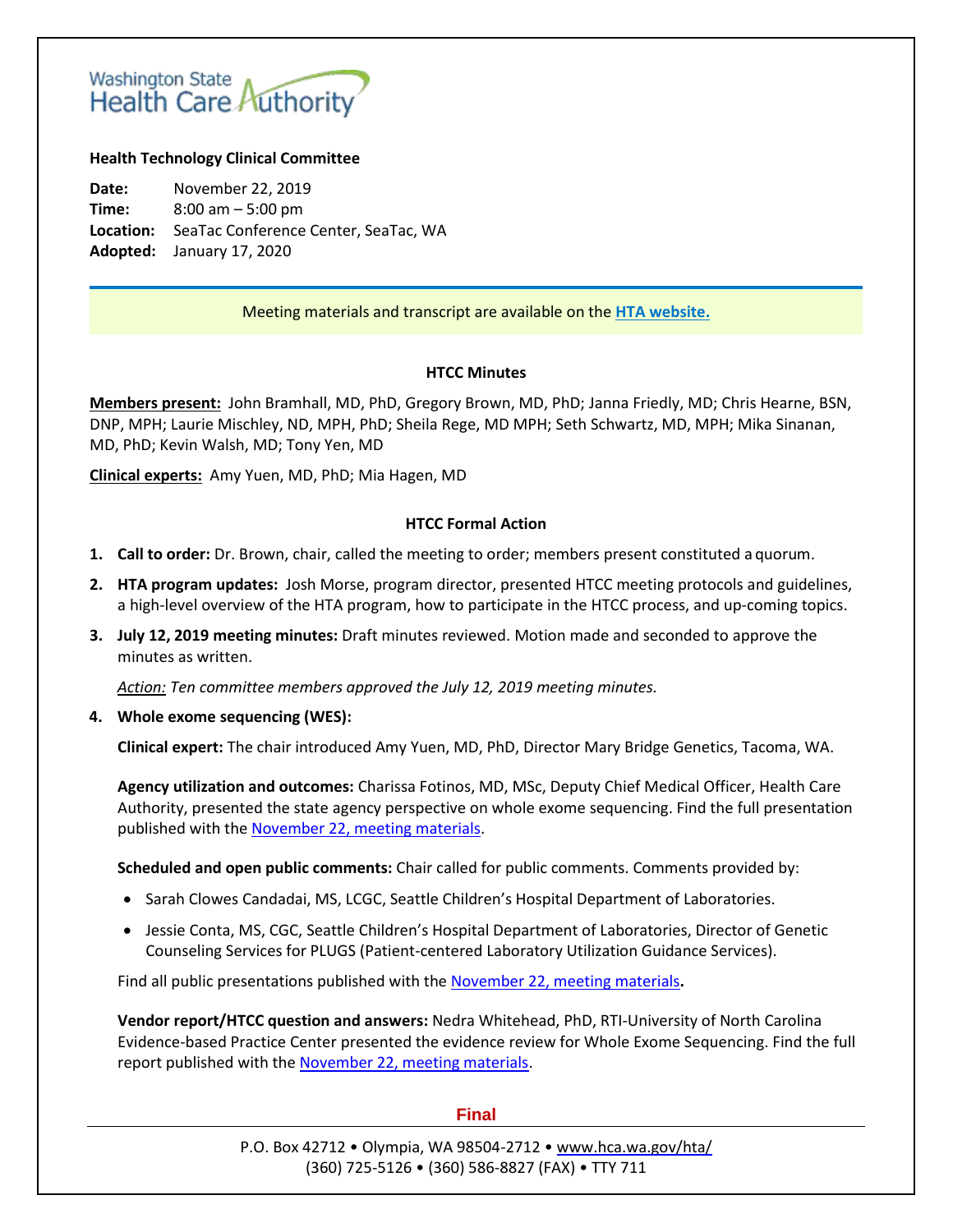#### **HTCC coverage vote and formal action:**

#### *Committee decision*

Based on the deliberations of key health outcomes the committee decided that it had the most complete information: a comprehensive and current evidence report, public comments, and state agency utilization information. The committee decided that the current evidence on whole exome sequencing is sufficient to make a determination on this topic. The committee discussed and voted on the evidence for the use of the test, considered the evidence and gave greatest weight to the evidence it determined, based on objective factors, to be the most valid and reliable.

Based on these findings, the committee voted to cover with conditions whole exome sequencing for children and adults.

|                        | <b>Not</b> | <b>Covered under</b> | <b>Covered</b>  |  |
|------------------------|------------|----------------------|-----------------|--|
|                        | covered    | certain conditions   | unconditionally |  |
| Whole exome sequencing |            | 10                   |                 |  |

## *Discussion*

The committee reviewed and discussed the available information and limitations of the evidence base. A majority of committee members found the evidence sufficient to determine that whole exome sequencing is more effective in some scenarios and equally safe to other similar tests. In drafting the conditions for coverage, the committee recognized a need for more information and refinement of the proposed coverage criteria. Agency staff were directed to compile the information and provide the committee a draft for consideration at the next meeting scheduled for January 17, 2020.

## *Limitations*

N/A

## *Action*

As noted the committee chair directed agency staff to prepare additional information for the proposed conditional criteria for whole exome sequencing to be considered by the committee at the next meeting.

## **5. Hip surgery for femoroacetabular impingement syndrome:**

Clinical expert: The chair introduced Mia S. Hagen, MD, University of Washington Center for Pain Relief and Professor of Anesthesiology and Pain Medicine, University of Washington School of Medicine.

**Agency utilization and outcomes:** Shana Johnson, MD, Health Care Authority; presented the state agency perspective on hip surgery for femoroacetabular impingement syndrome. Find the full presentation published with [November 22, meeting materials](https://www.hca.wa.gov/about-hca/health-technology-assessment/meetings-and-materials)**.**

**Scheduled and open public comments:** The chair called for public comments. No comments were provided.

**Vendor report/ HTCC question and answer:** Erika Brodt, BS, Aggregate Analytics, Inc. presented the evidence review for hip surgery for femoroacetabular impingement syndrome*.* Find the presentation published with the [November 22, meeting materials](https://www.hca.wa.gov/about-hca/health-technology-assessment/meetings-and-materials)**.**

## **Final**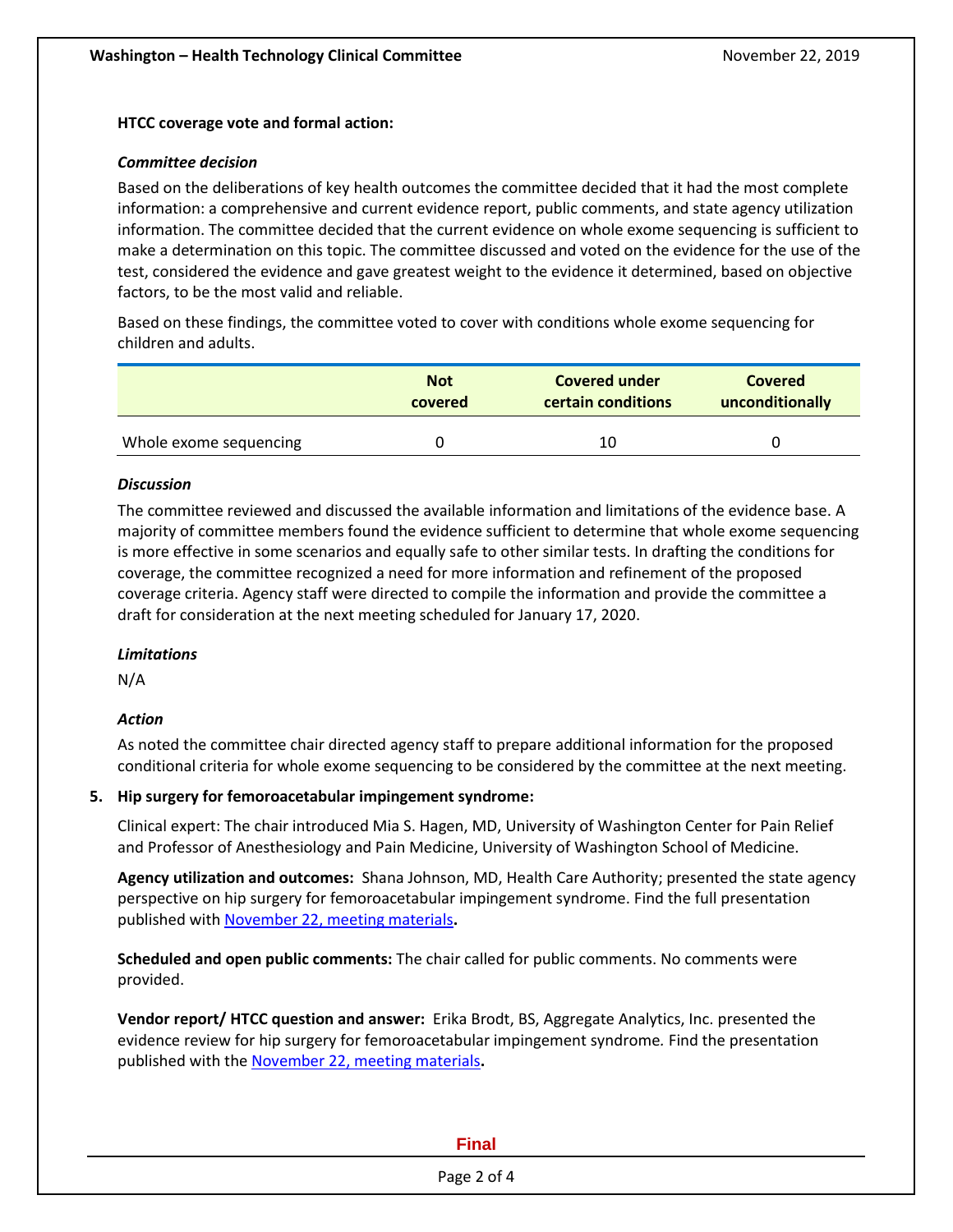#### **HTCC coverage vote and formal action:**

#### *Committee decision*

Based on the deliberations of key health outcomes the committee decided that it had the most complete information: a comprehensive and current evidence report, public comments, and state agency utilization information. The committee decided that the current evidence on hip surgery for femoroacetabular impingement syndrome is sufficient to make a determination on this topic. The committee discussed and voted on the evidence for the use of hip surgery for femoroacetabular impingement syndrome. The committee considered the evidence and gave greatest weight to the evidence it determined, based on objective factors, to be the most valid and reliable.

Based on these findings, the committee voted to not cover hip surgery for femoroacetabular impingement syndrome.

|                                                       | <b>Not</b> | Covered under      | Covered         |
|-------------------------------------------------------|------------|--------------------|-----------------|
|                                                       | covered    | certain conditions | unconditionally |
| Hip surgery for femoroacetabular impingement syndrome |            |                    |                 |

#### *Discussion*

The committee reviewed and discussed the available studies for use of hip surgery for FAI. The discussion focused on studies available since the original review in 2011. Details of study design, inclusion criteria, outcomes and other factors affecting study quality were discussed. A clinical expert member provided detailed insight and discussion points. A majority of committee members found the evidence sufficient to determine that use of hip surgery for FAI was less safe or unproven for safety and less cost-effective or unproven for cost-effectiveness. The committee perspective on the efficacy of hip surgery for FAI was evenly divided between unproven and more effective in some cases.

## *Limitations*

N/A

## *Action*

The committee checked for availability of a Centers for Medicare and Medicaid Services (CMS) national coverage decision (NCD). There is no Medicare national or local coverage determination for surgical treatment of FAI.

No new evidence-based clinical guidelines were identified for this review. The original review included a guideline from the National Institutes for Health and Clinical Excellence (NICE) for arthroscopic and open hip surgery. This guideline had not been updated since the original review (2011). The committee discussed two identified expert consensus documents (not formal guidelines) for hip surgery for femoroacetabular impingement syndrome from the following organizations:

- The Warwick Agreement
- Lynch systematic review, 2019

There are no current or new guidelines for the HTCC to compare for consistency with their determination.

The committee chair directed HTA staff to prepare a findings and decision document on hip surgery for FAI

#### **Final**

#### Page 3 of 4